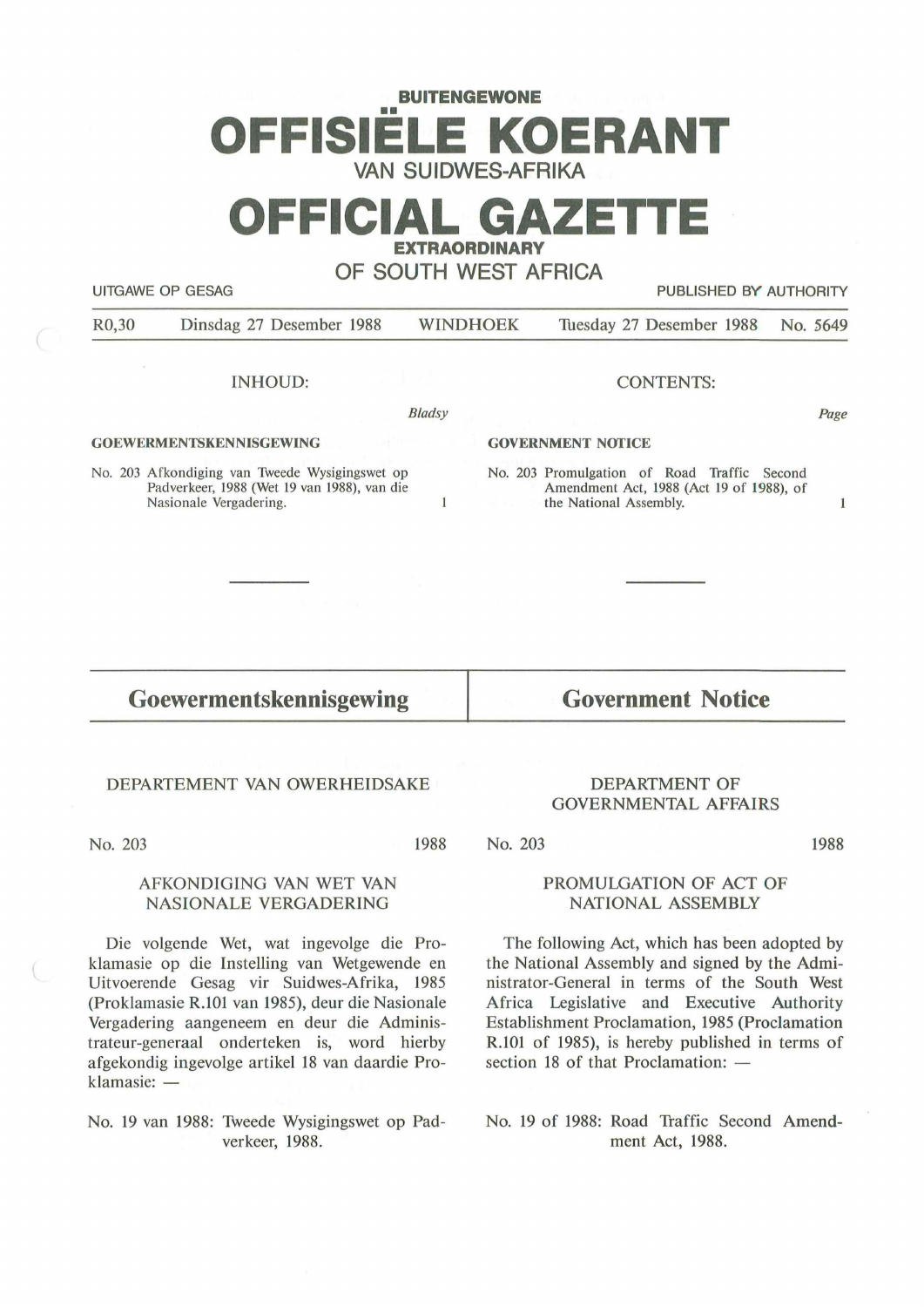**ROAD TRAFFIC SECOND AMENDMENT ACT, 1988** 

#### **EXPLANATORY NOfE:**

Words underlined with solid line indicate insertions proposed.

## **ACT**

**To amend the Road Traffic Ordinance, 1967, so as to increase the motor vehicle licence fees; to extend the tare divisions in respect of trailers and semi-trailers; and to provide for incidental matters.** 

*(Afrikaans text signed by the Administrator-General on 21 December 1988)* 

BE IT ENACTED by the National Assembly, as follows:-

**1.** Part I of Schedule 2 of the Road Traffic Ordinance, 1967, is hereby amended by the substitution for item 1 of the following item:

"l. Motor vehicle licence fees:

| Type of vehicle    | Tare of vehicle<br>in kilograms     | Tariff.<br>(R) |
|--------------------|-------------------------------------|----------------|
| Motor cycles and   |                                     |                |
| tricycles          | All                                 | 18,00          |
| Motor-cars         | Up to and                           |                |
|                    | including<br>750                    | 36,00          |
|                    | 751<br>1 000                        | 54,00          |
|                    | 1 001<br>1 250                      | 60,00          |
|                    | $1251 - 1500$                       | 72,00          |
|                    | 1 501 and over                      | 84,00          |
|                    |                                     |                |
| Other self-        | Up to and                           |                |
| propelled vehicles | including<br>1 000                  | 54,00          |
|                    | 1 001<br>2 0 0 0                    | 84,00          |
|                    | 2 001<br>3 000                      | 144,00         |
|                    | 3 0 0 1<br>4 0 0 0<br>$\frac{1}{2}$ | 276,00         |
|                    | 4 0 0 1<br>5 000                    | 420,00         |
|                    | 6 000<br>5 001                      | 1 020,00       |

Amendment of Schedule 2 to Ordinance 30 of I 967, as amended by section 8 of Ordinance 25 of 1969, section 22 of Ordinance 18 of 1970, section 36 of Ordinance 18 of 1971, section 18 of Ordinance 16 of 1972, section 13 of Ordinance 19 of 1975, section 21 of Ordinance 17 of 1980, section I of Proclamation AG. 22 of 1983, section I of Act 30 of 1985, section I of Act 28 of 1986, section I of Act 22 of 1987 a nd section I of Act 2 of 1988.

**Act No. 19, 1988**